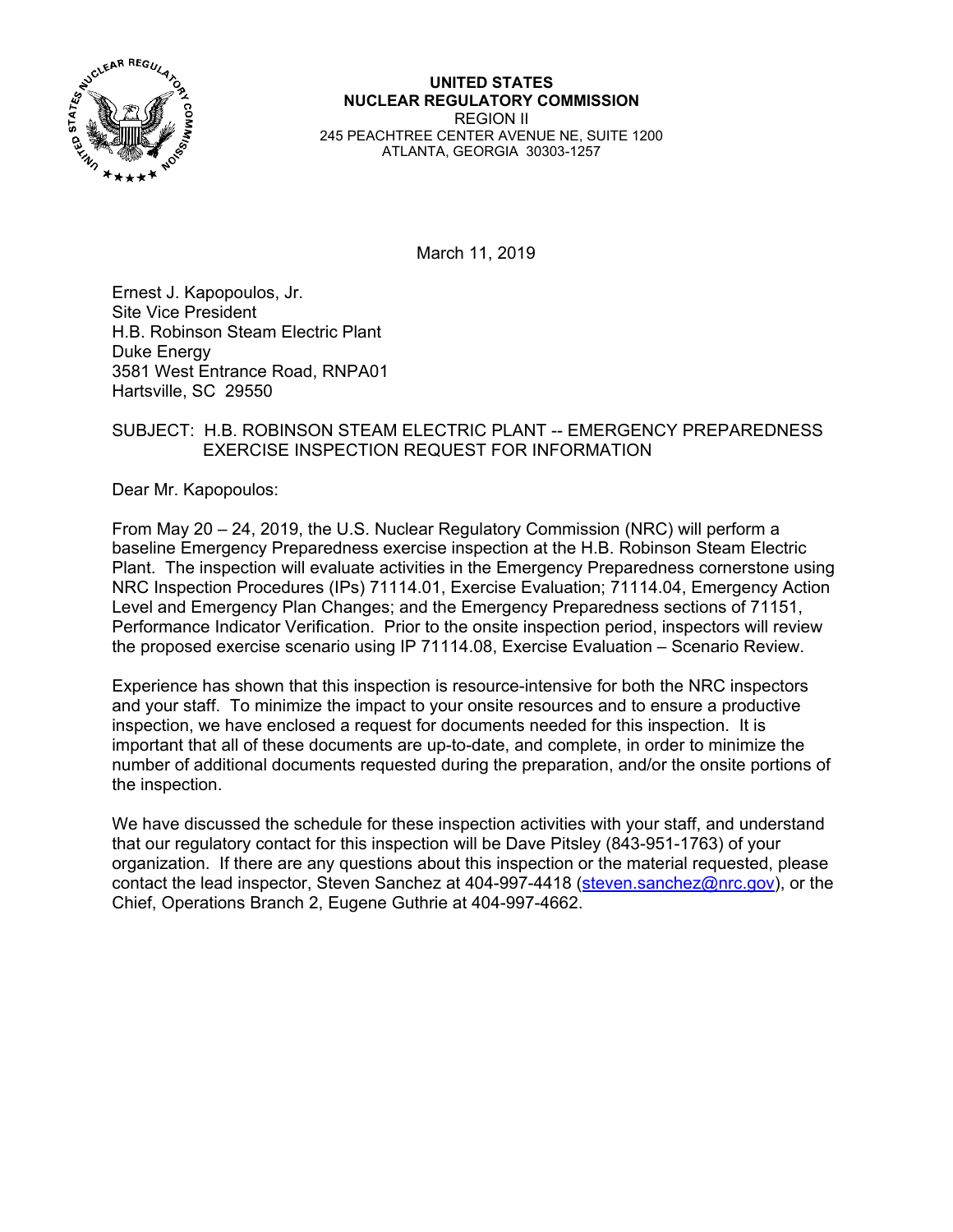This letter and its enclosure will be made available for public inspection and copying at https://www.nrc.gov/reading-rm/adams.html and at the NRC Public Document Room in accordance with 10 CFR 2.390, "Public Inspections, Exemptions, Requests for Withholding."

Sincerely,

## */RA/*

Eugene F. Guthrie, Chief Operations Branch 2 Division of Reactor Safety

Docket Nos.: 50-261 License Nos.: DPR-23

Enclosure: Document Request List

cc: Distribution via Listserv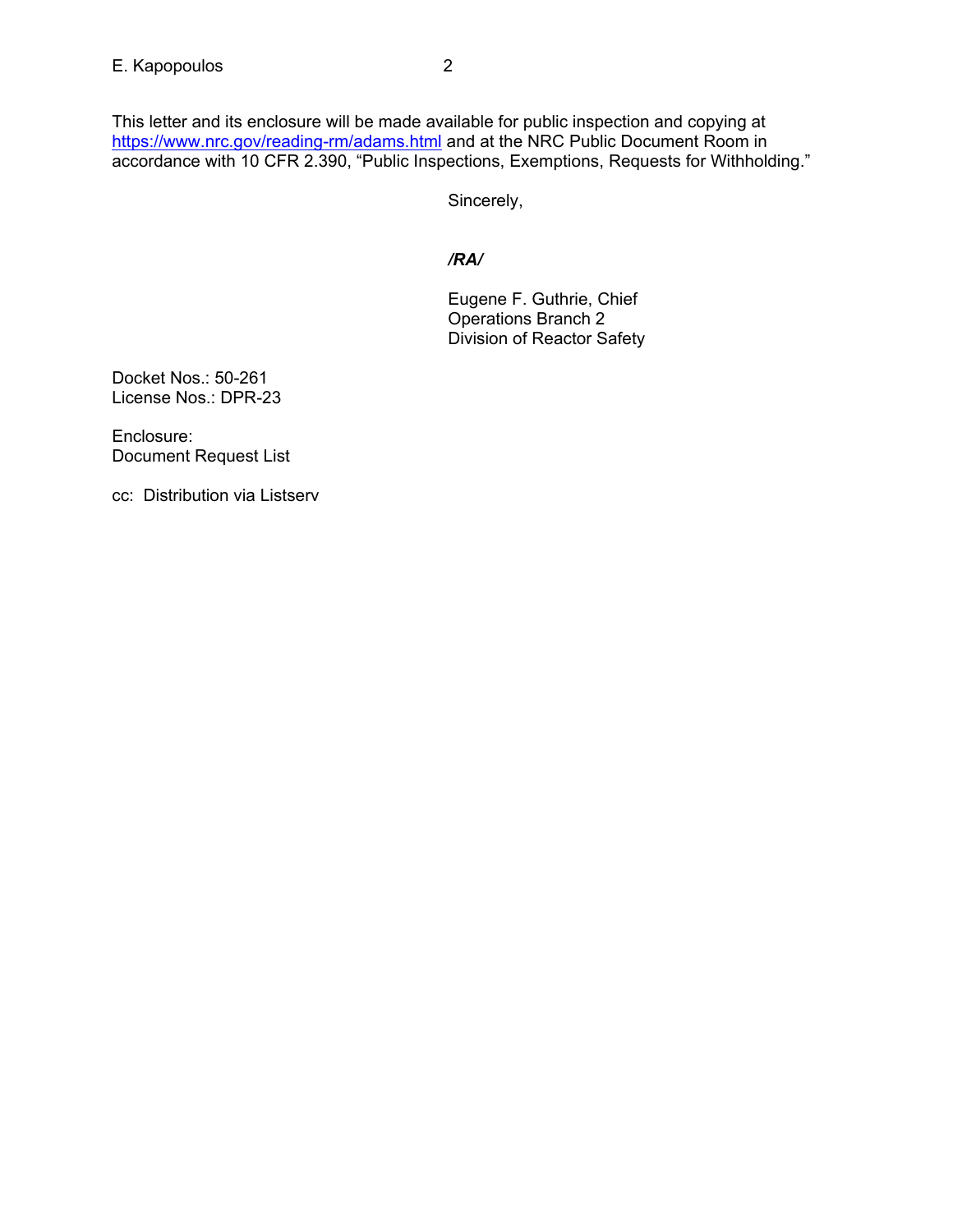## SUBJECT: H.B. ROBINSON STEAM ELECTRIC PLANT EMERGENCY PREPAREDNESS EXERCISE INSPECTION REQUEST FOR INFORMATION dated March 11, 2019

## **DISTRIBUTION:**

C. Fontana, RII, DRS S. Sanchez, RII, DRS E. Guthrie, RII, DRS J. Walker, RII, DRS R. Musser, RII, DRP L. Pressley, RII, SR PE J. Rotton, RII, SRI J. Hamman, RII, SRI A. Beasten, RII, RI RIDSNRRDIRS Public

\* See previous page for concurrence

 $\boxtimes$  PUBLICLY AVAILABLE  $\Box$  NON-PUBLICLY AVAILABLE  $\Box$  SENSITIVE  $\boxtimes$  NON-SENSITIVE

ADAMS: **NO ACCESSION NUMBER: ML19070A266** NO SUNSI REVIEW COMPLETE TO FORM 665 ATTACHED

| <b>OFFICE</b>       | RII:DRS/OB2 | RII:DRS/OB2      | RII:DRS/OB2      |  |  |
|---------------------|-------------|------------------|------------------|--|--|
| <b>ISIGNATURE</b>   | <b>JSW3</b> | <b>SPS</b>       | <b>GXG</b>       |  |  |
| <b>NAME</b>         | J. Walker   | S. Sanchez       | E. Guthrie       |  |  |
| DATE                | $3/5$ /2019 | 3/7/2019         | 3/11/2019        |  |  |
| <b>IE-MAIL COPY</b> | YES<br>NO   | <b>YES</b><br>NO | YES<br><b>NO</b> |  |  |

OFFICIAL RECORD COPY DOCUMENT NAME: G:\DRSII\OBII\EMERGENCY PREPAREDNESS\RFIS\2019\ROBINSON 2019 EP EXERCISE INSPECTION RFI.DOCX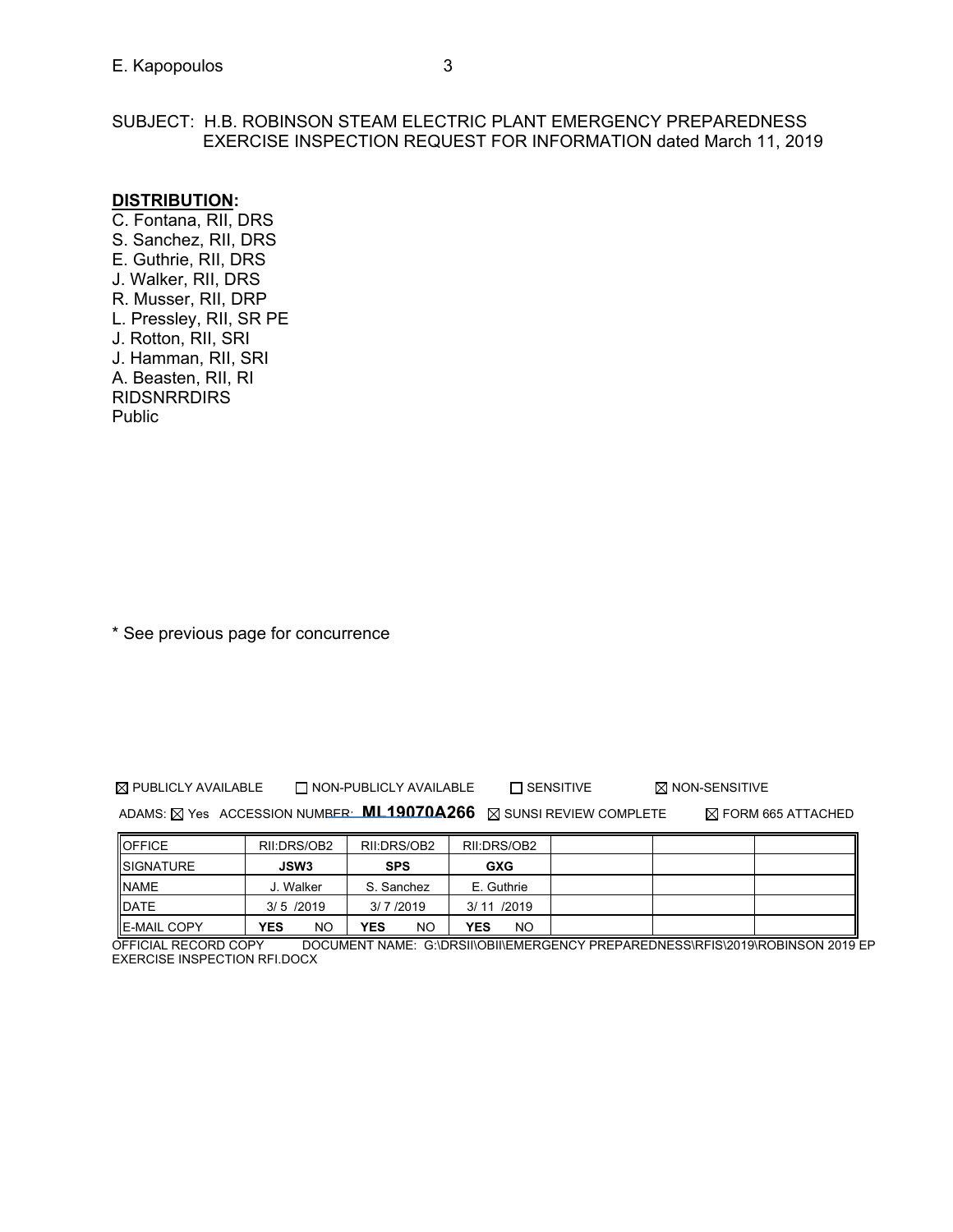### **Document Request List**

| <b>Inspection Dates:</b>      | May 20 - 24, 2019                                     |                                                                                                                                                                      |  |  |
|-------------------------------|-------------------------------------------------------|----------------------------------------------------------------------------------------------------------------------------------------------------------------------|--|--|
| Inspection Procedures (IP's): | IP 71114.01<br>IP 71114.04<br>IP 71114.08<br>IP 71151 | <b>Exercise Evaluation</b><br><b>Emergency Action Level and Emergency</b><br><b>Plan Changes</b><br><b>Scenario Evaluation</b><br>Performance Indicator Verification |  |  |

**Note:** This is a list of the documents to be provided to the inspectors upon arrival onsite. The current version of these documents is expected unless specified otherwise. The first seven italicized items under IP 71114.01 are requested as early as practical, but no later than 45 days prior to the exercise, to support the pre-exercise scenario review under IP 71114.08. However, this should not preclude submitting the scenario per 10 CFR 50.4. Electronic media is preferred, if readily available (the preferred file format is Word or searchable ".pdf" files on CDROM). *[Note that the inspectors cannot accept data provided on USB or "flash" drives due to NRC IT security policies.]* Please organize the information as it is arranged below (e.g., a folder labeled "Miscellaneous"). It is not the intent that large or burdensome data be scanned for this purpose (e.g., Performance Indicator documents). This data will be inspected using original documentation. Material can be provided prior to the inspection to the NRC Region II Office (ATTN: Steven Sanchez), 245 Peachtree Center Avenue, NE, Suite 1200, Atlanta, GA 30303-1257. If there are questions regarding the documents requested, please do not hesitate to contact the lead inspector.

#### **71114.01 Exercise Evaluation**

- *Current exercise package: scenario timeline, expected Drill and Exercise Performance (DEP) opportunities, exercise objectives, radiological assumptions, and scope of play and participation*
- *Completed IP 71114.08 Scenario Review Checklist, if performed*
- *Last graded and off-year exercise packages: scenario timelines, drill reports or assessments, and Final Federal Emergency Management Agency (FEMA) / Department of Homeland Security (DHS) exercise report*
- *All drill reports for the 2-year inspection period*
- *Current and immediately previous revisions of the Emergency Plan (E-Plan)*
- *Record of exercises conducted during each 8-year-cycle that documents the scenario elements demonstrated*
- *Drill, exercise, and Emergency Facility Activation procedures*
- □ Core damage assessment procedure
- Dose assessment procedure
- □ Special/emergency exposure procedure
- Potassium Iodide distribution procedure
- Assembly/accountability procedure
- Corrective Action Program (CAP) entries related to the exercises and drills for the 2-year inspection period (including those written by Corporate)